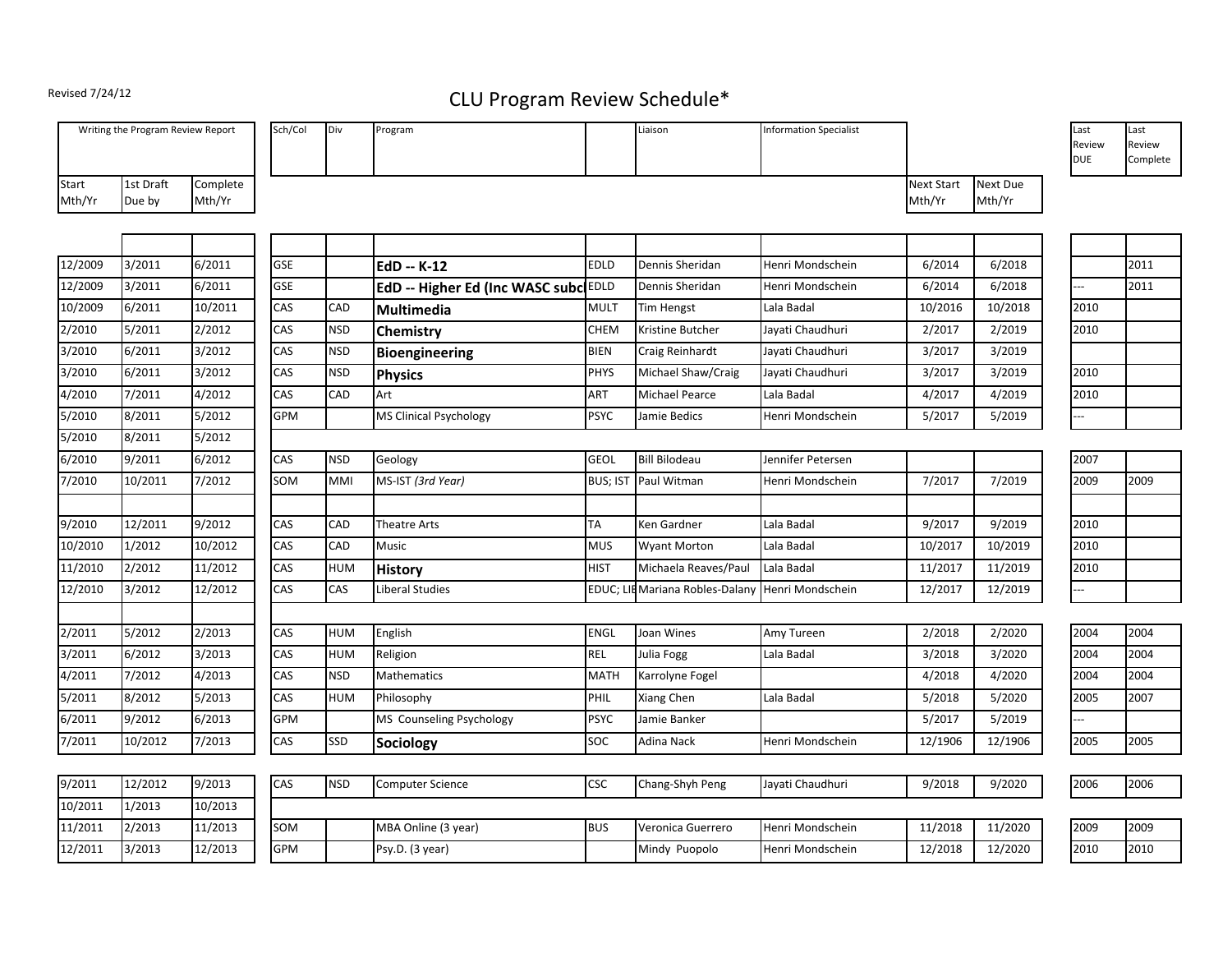| 2/2012 | 5/2013 | 2/2014 | <b>SOM</b> | <b>EAF</b>  | MS Economics (3 year)   | <b>ECON</b> | <b>Bill Watkins</b>          | Henri Mondschein  | 2/2019 | 2/2021 | 2009 | 2009 |
|--------|--------|--------|------------|-------------|-------------------------|-------------|------------------------------|-------------------|--------|--------|------|------|
| 3/2012 | 6/2013 | 3/2014 | <b>CAS</b> | <b>ISSD</b> | <b>Criminal Justice</b> | <b>CRIM</b> | <b>Bob Meadows</b>           | Henri Mondschein  | 3/2019 | 3/2021 | 2007 | 2007 |
| 4/2012 | 7/2013 | 4/2014 | <b>SOM</b> | <b>IEAF</b> | Economics               | <b>ECON</b> | Jamshid Damooei              | Henri Mondschein  | 4/2019 | 4/2021 | 2007 | 2007 |
| 5/2012 | 8/2013 | 5/2014 | <b>CAS</b> | <b>HUM</b>  | Languages and Cultures  |             | CHIN; FRI Sheridan Wigginton | Jennifer Petersen | 5/2019 | 5/2021 | 2007 | 2007 |
| 6/2012 | 9/2013 | 6/2014 |            |             |                         |             |                              |                   |        |        |      |      |

| 9/2012  | 12/2013 | 9/2014  |
|---------|---------|---------|
| 10/2012 | 1/2014  | 10/2014 |
| 11/2012 | 2/2014  | 11/2014 |
| 12/2012 | 3/2014  | 12/2014 |
| 1/2013  | 4/2014  | 1/2015  |
| 2/2013  | 5/2014  | 2/2015  |
| 3/2013  | 6/2014  | 3/2015  |
| 4/2013  | 7/2014  | 4/2015  |
| 5/2013  | 8/2014  | 5/2015  |
| 6/2013  | 9/2014  | 6/2015  |

| 9/2012  | 12/2013 | 9/2014  | <b>SOM</b> | <b>IEAF</b> | Accounting                          | <b>BUS</b>  | Ed Julius               | Henri Mondschein  | 9/2019  | 9/2021  | 2007       | 2008 |
|---------|---------|---------|------------|-------------|-------------------------------------|-------------|-------------------------|-------------------|---------|---------|------------|------|
| 10/2012 | 1/2014  | 10/2014 | CAS        | <b>NSD</b>  | <b>Exercise Science</b>             | <b>EXSC</b> | <b>Steve Hawkins</b>    |                   | 10/2019 | 10/2021 | 2008       | 2008 |
| 11/2012 | 2/2014  | 11/2014 | <b>SOM</b> | <b>MMI</b>  | MBA / IMBA                          | <b>BUS</b>  | Veronica Guerrero       | Henri Mondschein  | 11/2019 | 11/2021 | 2008       |      |
| 12/2012 | 3/2014  | 12/2014 | <b>SOM</b> | <b>MMI</b>  | ADEP Org Leadership Online (3 year) |             |                         |                   | 12/2019 | 12/2021 | 2008       | 2010 |
| 1/2013  | 4/2014  | 1/2015  | CAS        | <b>NSD</b>  | <b>Environmental Sci</b>            | <b>ENVS</b> | Linda Ritterbush        | Jennifer Petersen | 1/2020  | 1/2022  | 2009       |      |
| 2/2013  | 5/2014  | 2/2015  | <b>SOM</b> |             | <b>MPPA</b>                         | <b>IPA</b>  |                         | Henri Mondschein  | 2/2020  | 2/2022  | 2008       | 2010 |
| 3/2013  | 6/2014  | 3/2015  | <b>CAS</b> | <b>ISSD</b> | <b>Political Science</b>            | POLS        | <b>Gregory Freeland</b> | Henri Mondschein  | 3/2020  | 3/2022  | 2008       | 2008 |
| 4/2013  | 7/2014  | 4/2015  | <b>CAS</b> | <b>SSD</b>  | Psychology UG                       | <b>PSYC</b> | lulie Kuehnel           | Henri Mondschein  | 4/2020  | 4/2022  | 2008       | 2009 |
| 5/2013  | 8/2014  | 5/2015  | <b>CAS</b> | <b>CAS</b>  | <b>University Honors</b>            | <b>HNRS</b> | <b>Allison Wee</b>      |                   | 5/2020  | 5/2022  | <b>INA</b> |      |
| 6/2013  | 9/2014  | 6/2015  | CAS        | <b>SSD</b>  | Communication                       | <b>COMM</b> | Dru Pagliassotti        | Lala Badal        | 10/2018 | 10/2020 | 2006       | 2007 |
|         |         |         |            |             |                                     |             |                         |                   |         |         |            |      |

| 2007      | 2008 |
|-----------|------|
| 2008      | 2008 |
| 2008      |      |
| 2008      | 2010 |
| 2009      |      |
| 2008      | 2010 |
| 2008      | 2008 |
| 2008      | 2009 |
| <b>NA</b> |      |
| 2006      | 2007 |

| 9/2013  | 12/2014 | 9/2015  | SOM | <b>MMI</b> | Master's in Computer Science   | <b>CSC</b>  | Myungsook Klassen  | Henri Mondschein | 9/2020  | 9/2022  | 2008 | 2010 |
|---------|---------|---------|-----|------------|--------------------------------|-------------|--------------------|------------------|---------|---------|------|------|
| 10/2013 | 1/2015  | 10/2015 | CAS | <b>NSD</b> | Biology                        | <b>BIOL</b> |                    |                  | 10/2020 | 10/2022 | 2009 | 2009 |
| 11/2013 | 2/2015  | 11/2015 | SOM | <b>EAF</b> | $MBA - Fin.$ Planning          | <b>BUS</b>  | <b>Harry Starn</b> | Henri Mondschein | 11/2020 | 11/2022 | 2009 | 2011 |
| 12/2013 | 3/2015  | 12/2015 |     |            |                                |             |                    |                  |         |         |      |      |
| 1/2014  | 5/2015  | 1/2016  | SOM | <b>MMI</b> | <b>Business Administration</b> | <b>BUS</b>  | Paul Witman        | Henri Mondschein | 1/2021  | 1/2023  | 2009 | 2009 |
| 3/2014  | 6/2015  | 2/2016  | CAS | <b>CAS</b> | <b>First Year Experience</b>   | <b>INTD</b> | Michaela Reaves    |                  | 3/2021  | 3/2023  | 2009 | 2009 |
| 4/2014  | 7/2015  | 3/2016  |     |            |                                |             |                    |                  |         |         |      |      |
| 5/2014  | 8/2015  | 5/2016  |     |            |                                |             |                    |                  |         |         |      |      |
| 6/2014  | 9/2015  | 6/2016  |     |            |                                |             |                    |                  |         |         |      |      |

| 9/2014  | 12/2015 | 9/2016  | <b>GSE</b>  | <b>DTE</b> | Teacher Prep: Single Subject                | <b>EDTP</b>           | Mike Cosenza     | Henri Mondschein | 9/2021  | 9/2023  | 2009 | 2009 |
|---------|---------|---------|-------------|------------|---------------------------------------------|-----------------------|------------------|------------------|---------|---------|------|------|
| 10/2014 | 1/2016  | 10/2016 | <b>IGSE</b> | <b>DTE</b> | Teacher Prep: Multiple Subject              | <b>EDTP</b>           | Mike McCambridge | Henri Mondschein | 10/2021 | 10/2023 | 2009 | 2009 |
| 11/2014 | 2/2016  | 11/2016 | <b>IGSE</b> | <b>DSE</b> | Teacher Prep: Special Education             | <b>EDSP</b>           | Maura Martindale | Henri Mondschein | 11/2021 | 11/2023 | 2009 | 2009 |
| 12/2014 | 3/2016  | 12/2016 | <b>IGSE</b> | <b>DSE</b> | Teacher Prep: Deaf and Hard of Hearing EDDH |                       | Maura Martindale | Henri Mondschein | 12/2021 | 12/2023 | 2009 | 2009 |
| 1/2015  | 4/2016  | 1/2017  | <b>IGSE</b> | <b>DTE</b> | Master of Education                         | TEDGN:<br><b>EDRD</b> | Maureen Lorimer  | Henri Mondschein | ./2022  | 1/2024  | 2009 | 2009 |

| 2009 | 2009 |
|------|------|
| 2009 | 2009 |
| 2009 | 2009 |
|      |      |

- 1